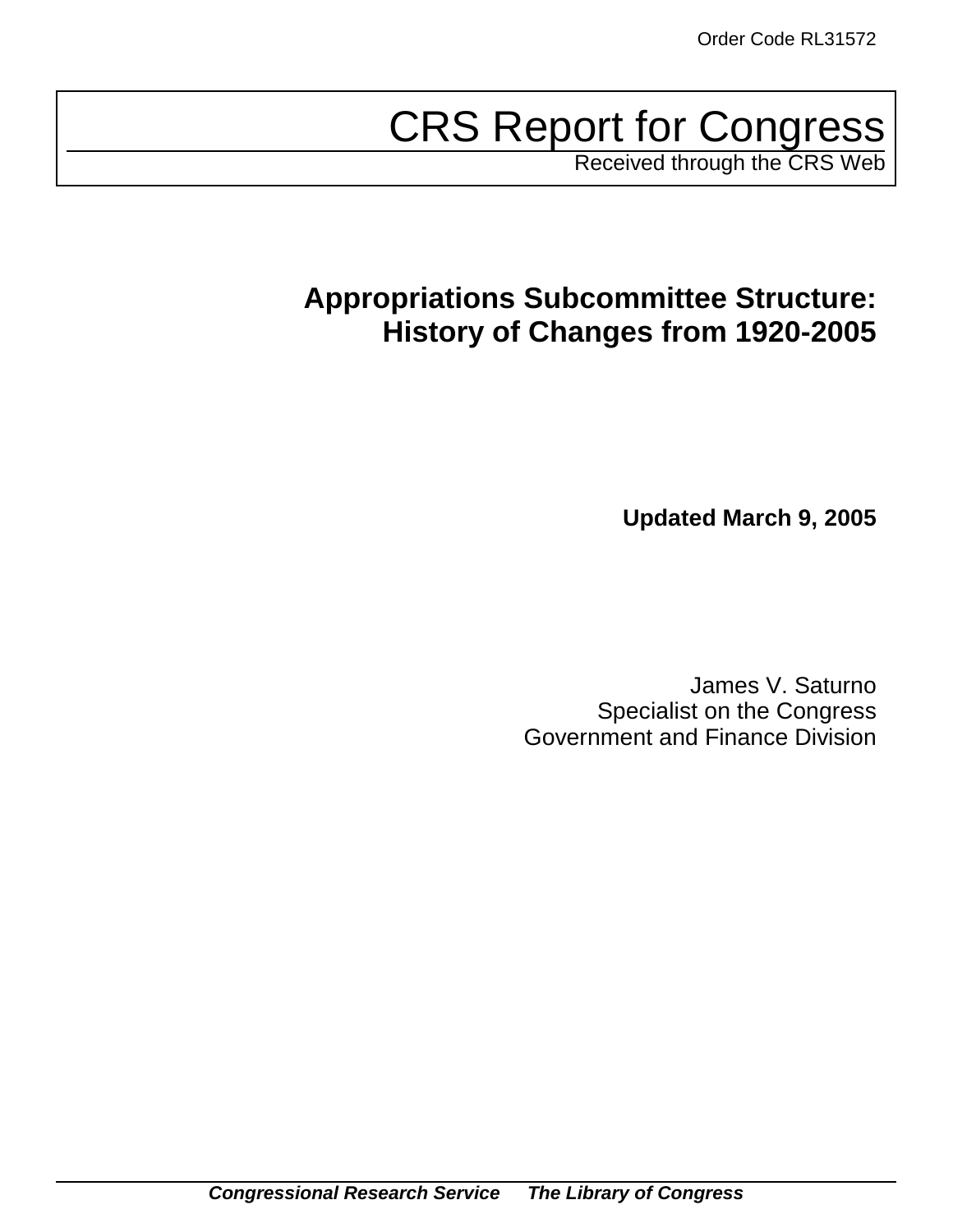### Appropriations Subcommittee Structure: History of Changes from 1920-2005

#### **Summary**

This report details the evolution of the House and Senate Appropriations Committees' subcommittee structure from the 1920s to the present. In 1920, the House adopted a change in its rules to consolidate jurisdiction over all appropriations in the Appropriations Committee. After the enactment of the Budget and Accounting Act of 1921, the House reorganized its Appropriations Committee by establishing for the first time a set of subcommittees to consider appropriations bills based on the administrative organization of the executive branch. The Senate followed suit in 1922, and the two chambers have continued under that basic organizational approach since that time.

The evolution of the modern Appropriations subcommittee structure can be divided into four eras. The first era, stretching roughly from the initial reorganization in the 1920s until the end of the Second World War, was marked by stability. Most of the changes in Appropriations structure resulted from combining bills (e.g., the Treasury Department bill with the Post Office Department bill beginning in 1924), although one new bill (and subcommittee) was created when the appropriations bill for the Department of Labor was split off from the Departments of State, Justice, Commerce, and Labor bill in 1939.

The second era, from the end of the Second World War through 1970, saw multiple changes. During this period, Congress attempted to keep pace with executive branch reorganization (e.g., creation of subcommittees to consider appropriations for the new Departments of Defense in 1947 and Transportation in 1967), and changing national priorities (e.g., creation of a separate appropriations bill, and later subcommittee, for foreign operations).

The third era, from 1971 through 2003, was marked by a renewed stability. Although this era saw many changes in the overall committee structures of the House and Senate, the structure of the Appropriations subcommittees in both chambers remained mostly unchanged until 2003. Since 2003, there have been major changes in organization involving nearly every subcommittee. In 2003, both the House and Senate Appropriations Committees merged their subcommittees on Transportation and Treasury and created a new subcommittee to consider appropriations for the newly created Department of Homeland Security. In 2005, both chambers undertook major reorganizations, eliminating three subcommittees in the House and one in the Senate.

This report will be updated to reflect any changes in Appropriations subcommittee structure.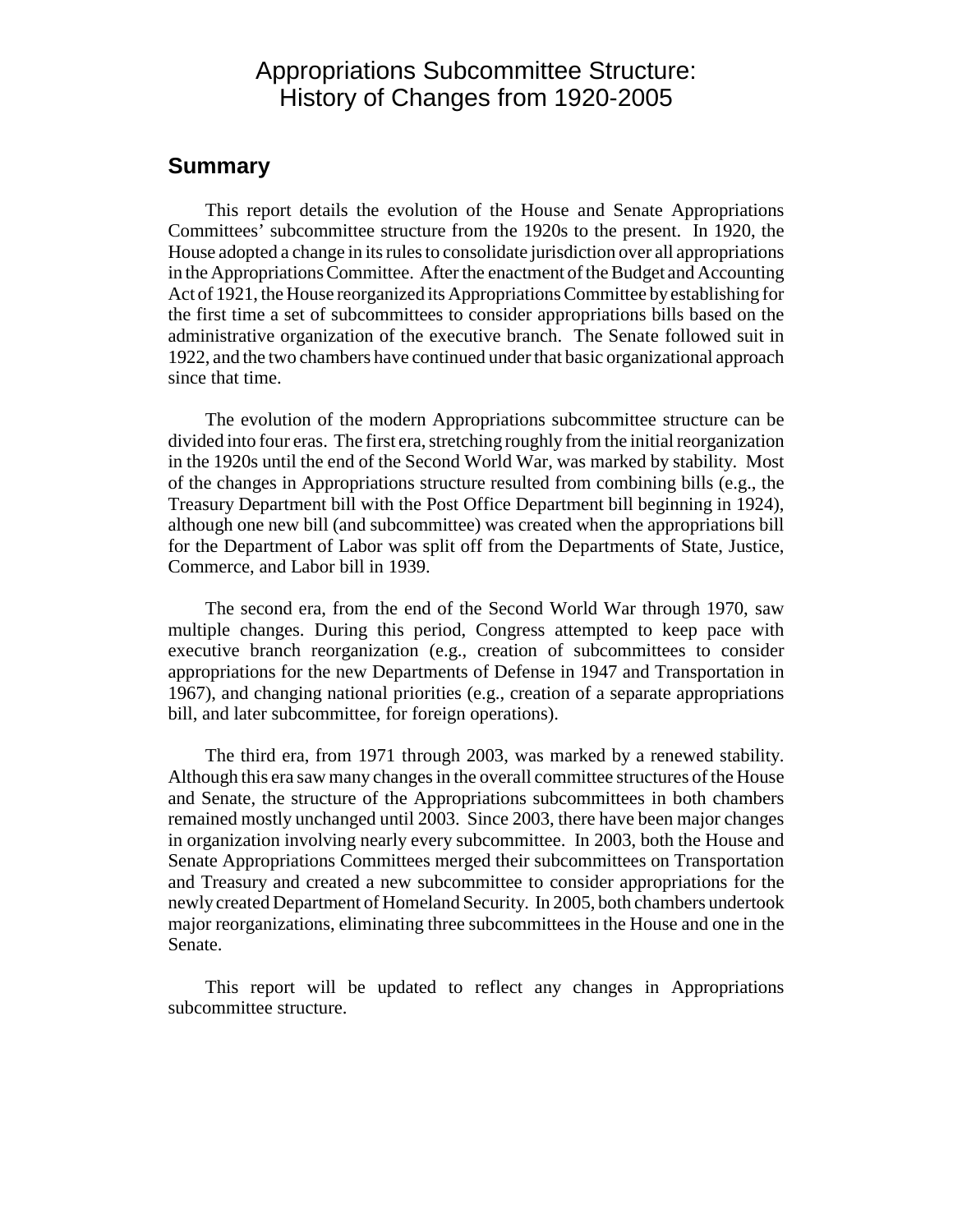### **Contents**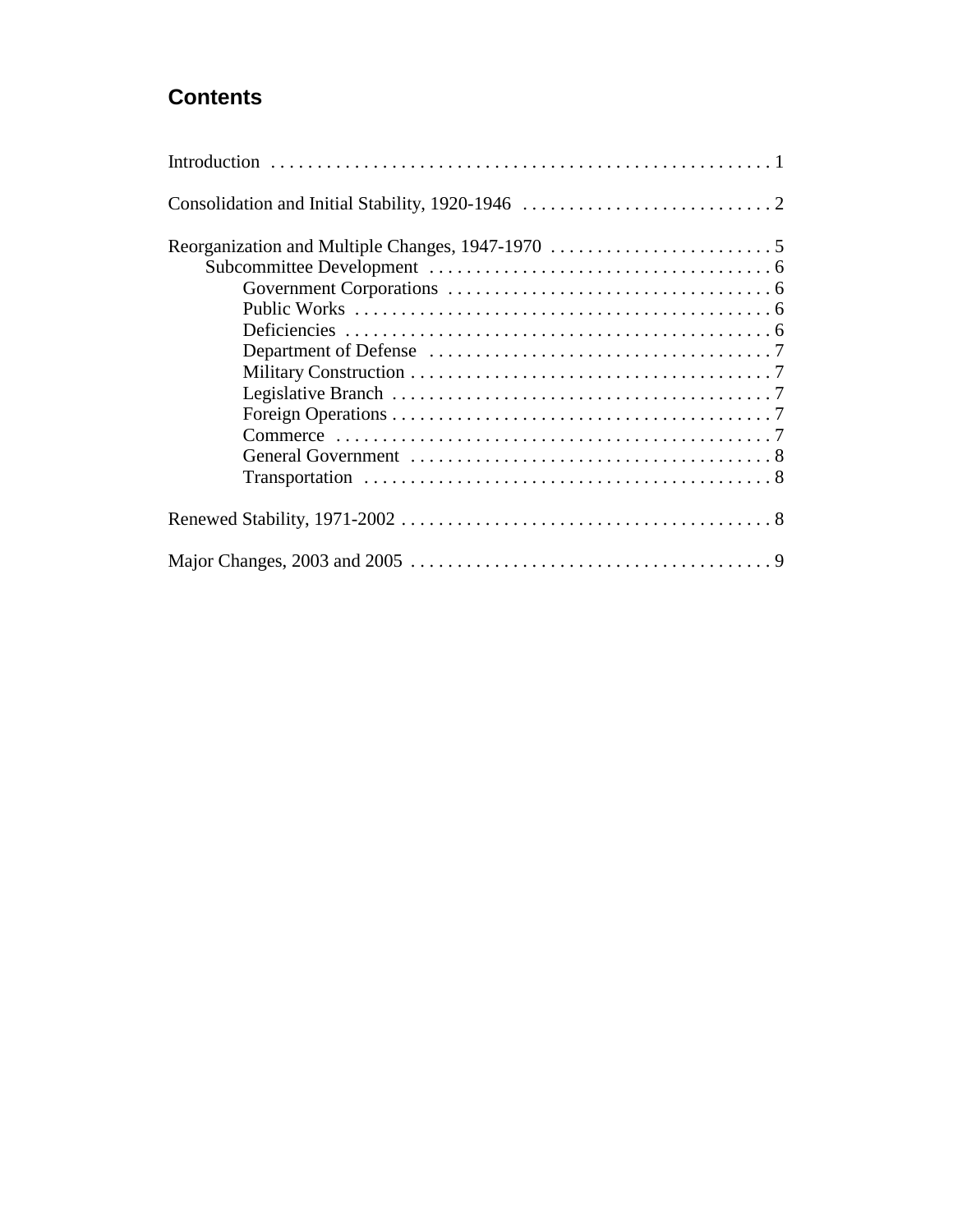# Appropriations Subcommittee Structure: History of Changes from 1920-2005

## **Introduction**

Article I, Section 9 of the U.S. Constitution provides that "No money shall be drawn from the Treasury, but in Consequence of Appropriations made by Law." The Constitution does not, however, prescribe any specific structure or process for making appropriations. The committee structure established by Congress assigns a prominent role to the Appropriations Committees of the House and Senate for both the development of appropriations legislation and oversight over budget execution. The Appropriations Committees, in turn, have created a system of subcommittees designed to facilitate their ability to carry out these tasks. The number and jurisdictions of these subcommittees has evolved to meet changing needs and circumstances.

For example, reorganization has been undertaken in order to adjust to a new executive branch department. Although reorganization of subcommittee jurisdiction in the House and Senate Appropriations Committees was not formally part of the legislation creating a new Department of Homeland Security (DHS), it was frequently discussed as a possible adjunct reform.<sup>1</sup> Under such a proposal, the subcommittee structure of the Appropriations Committees in both the House and Senate was to be reorganized so that appropriations for the various agencies proposed to be consolidated into a new DHS could likewise be consolidated.<sup>2</sup> After the legislation establishing the new department was signed into law, the chairman of the House Appropriations Committee announced that a new subcommittee would indeed be established in the House.<sup>3</sup> This modification of subcommittee structure affected eight of the existing subcommittees and was one of the most extensive reorganizations of the Appropriations Committees since the 1920s. Shortly thereafter, a similar change was made in the Senate Appropriations Committee.

Reorganization can also be undertaken in order to adapt to changes in congressional priorities. At the start of the  $109<sup>th</sup>$  Congress, the House and Senate undertook a second major change in subcommittee structure. This reorganization

<sup>&</sup>lt;sup>1</sup> For example, the concept was endorsed by The Brookings Institution, which stated that subcommittee reorganization would "institutionalize a broad perspective on homeland security." Ivo H. Daalder et. al., *Assessing the Department of Homeland Security* (Washington: The Brookings Institution, 2002), p. 51.

<sup>&</sup>lt;sup>2</sup> Although there is no formal requirement that the House and Senate maintain parallel appropriations structures, the two chambers have historically found it practical to do so.

<sup>&</sup>lt;sup>3</sup> See "Chairman Young Announces Homeland Security Reorganization," Jan. 29, 2003, available at [http://www.house.gov/appropriations/news/108\_1/04homelandreorg.htm].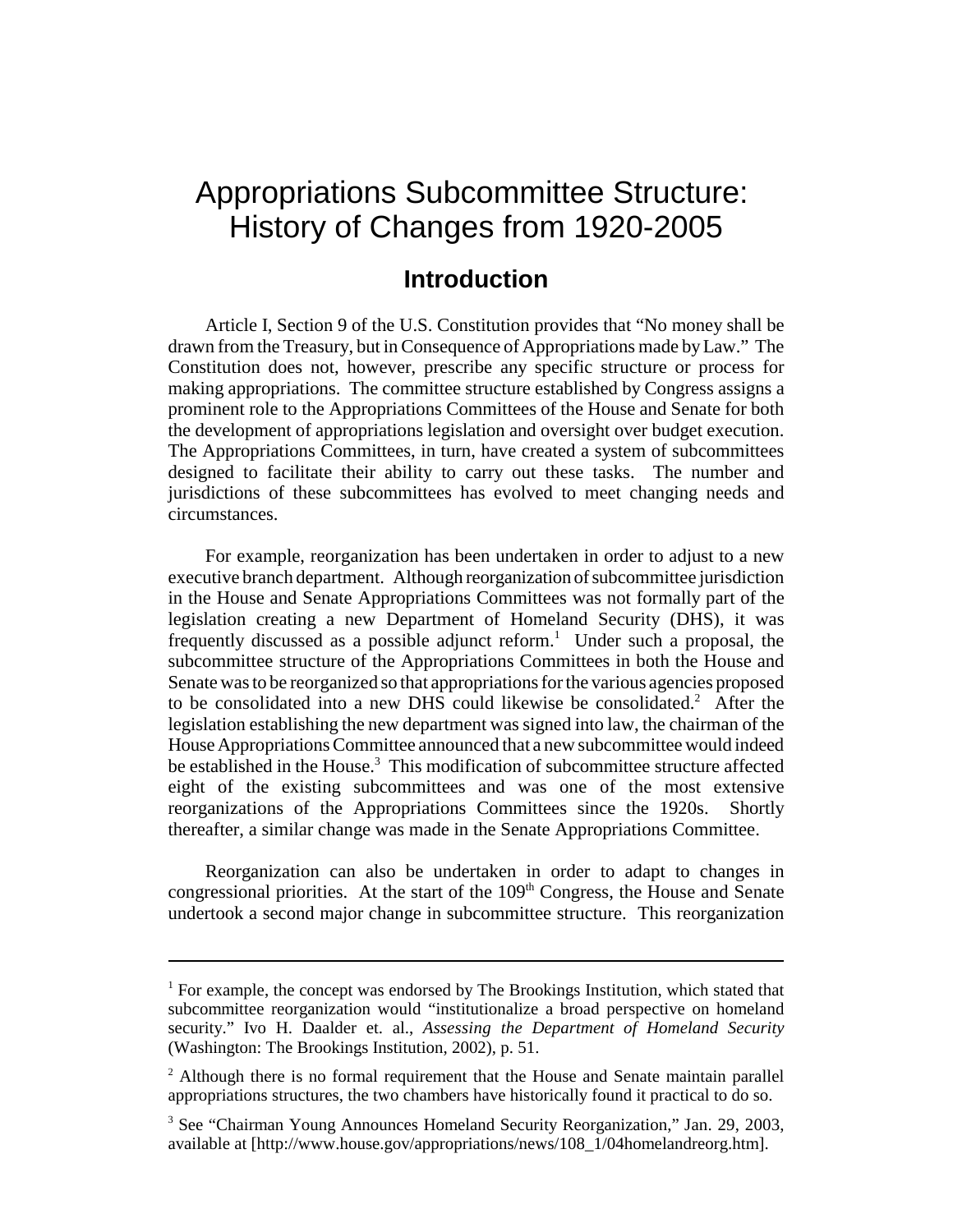affected 10 subcommittees in the House, eliminating three, and eight subcommittees in the Senate, eliminating one.

#### **Consolidation and Initial Stability, 1920-1946**

By the end of the First World War the idea that the budgetary process should be more centralized gained prominence, and ultimately resulted in passage of the Budget and Accounting Act of 1921.<sup>4</sup> In anticipation of the more centralized executive budget system provided under the act, the House also changed its rules to require that all appropriations be considered by the Appropriations Committee.<sup>5</sup> During the late 19<sup>th</sup> century, congressional rules had provided that jurisdiction over certain general appropriations bills to committees other than the House and Senate Appropriations Committees.<sup>6</sup> Notably, the appropriations bills for the District of Columbia, Indian affairs, Agriculture Department, Army, Navy, Post Office Department, and rivers and harbors (i.e., public works) were considered by the appropriate legislative committees.

In addition, the Bureau of the Budget, newly established under the Budget and Accounting Act, recommended that appropriations bills be reorganized along administrative lines, with appropriations for salaries and expenses being carried in the same bill as funding for programs and activities administered by a department. This arrangement had previously existed only in the Department of Agriculture appropriations bill. The House Appropriations Committee adopted the bureau's concept and reorganized the structure of general appropriations bills and its subcommittees so extensively that only the structure of the Agriculture bill remained essentially unchanged.

Prior to this reorganization, appropriations bills (and subcommittees) tended to be organized along topical lines. For example, the military activities of the War Department were considered in appropriations bills reported by the Military Affairs Committee, and the activities of the Corps of Engineers were considered in River and Harbor appropriations bills reported by the Commerce Committee. The salaries and contingent expenses for the civilian administration of the department, however, were carried in the Legislative, Executive, and Judicial bill, which was within the jurisdiction of the Appropriations Committee. A similar division existed for most departments, and was true even for agencies whose appropriations were wholly within the jurisdiction of the Appropriations Committee. Funding for the activities of agencies as disparate as the Interstate Commerce Commission, the Coast Guard, and the Bureau of Mines were carried in the Sundry Civil bill, which was frequently

<sup>&</sup>lt;sup>4</sup> P.L. 13, 67<sup>th</sup> Congress, 42 Stat. 20-27.

 $<sup>5</sup>$  H.Res. 324, 66<sup>th</sup> Congress. For its consideration by the House see "Change in the Rules</sup> of the House," *Congressional Record*, vol. 59, June 1, 1920, pp. 8102-8121.

<sup>6</sup> For more on the appropriations process in this era, see Charles H. Stewart, *Budget Reform Politics: The Design of the Appropriations Process in the House of Representatives, 1865- 1921* (Cambridge and New York: Cambridge University Press, 1989).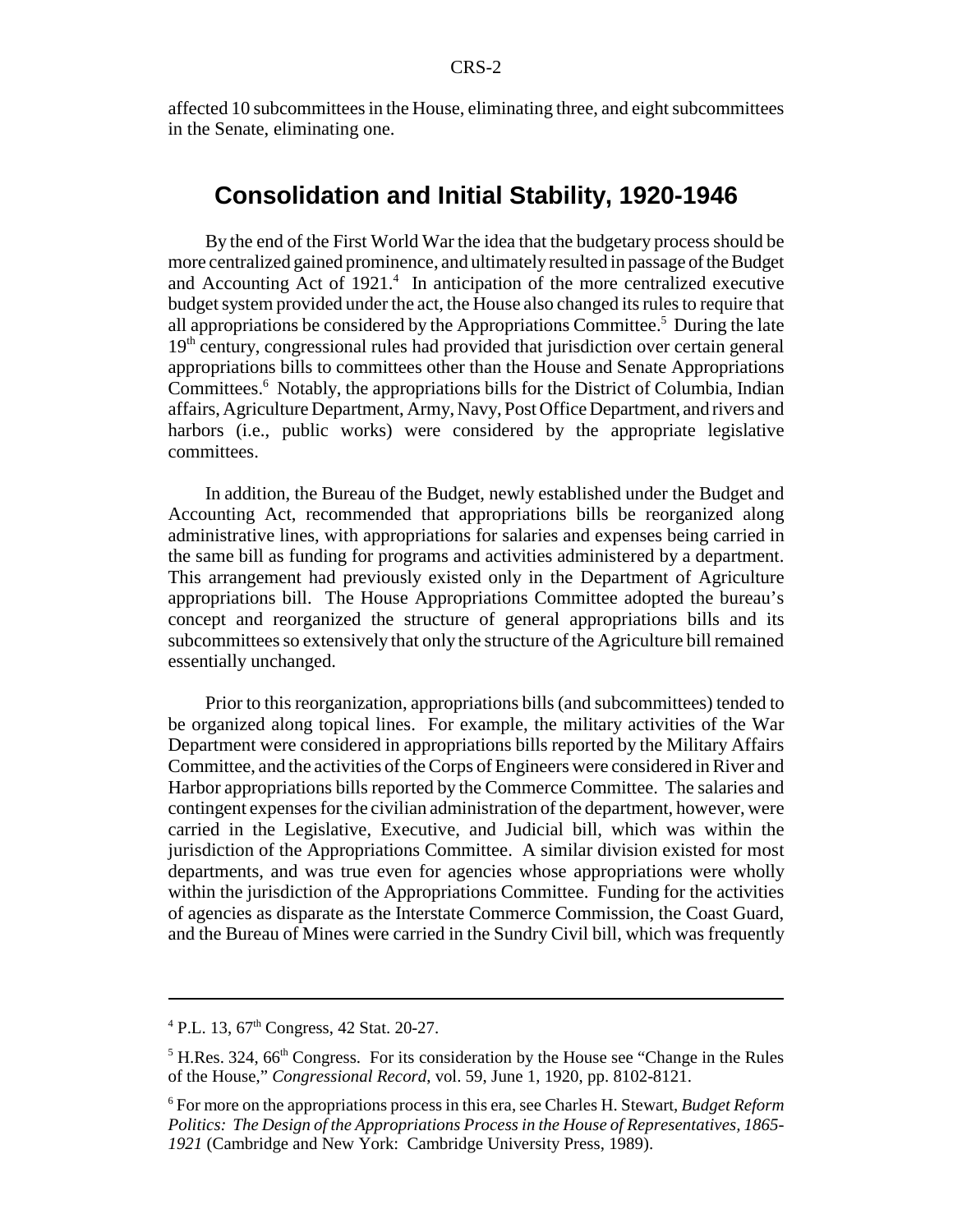the largest of the general appropriations bills. Nevertheless, their salaries and expenses were generally funded in the Legislative, Executive, and Judicial bill.

After its reorganization, the House Appropriations Committee comprised the following subcommittees:

- 1. Agriculture Department
- 2. Commerce and Labor Departments
- 3. Deficiencies<sup>7</sup>
- 4. District of Columbia
- 5. Independent Offices (including the Executive Office of the President)
- 6. Interior Department
- 7. Legislative Establishment
- 8. Navy Department and the Navy
- 9. Post Office Department
- 10. State and Justice Departments (including the judiciary)
- 11. Treasury Department
- 12. War Department and the Army (both military and civil functions<sup>8</sup>)

By longstanding custom, the House originates all general appropriations bills.<sup>9</sup> As a consequence, it is the House that generally decides the content of the bills. By originating appropriations bills corresponding to its new administratively based organizational structure, the House created a jurisdictional problem for the Senate, which retained a system based on topical organization of appropriations bills as well as multiple committees sharing jurisdiction over general appropriations bills. Confronted with the difficulty of considering the reorganized appropriations bills with its now outmoded system, the Senate reorganized its appropriations jurisdiction and subcommittees in 1922.<sup>10</sup>

Information available on congressional subcommittees, including those of the Appropriations Committees, is sparse and unsystematic prior to enactment of the

<sup>&</sup>lt;sup>7</sup> Unlike the other subcommittees, the Deficiencies Subcommittee's jurisdiction remained essentially topical. Rather than provide funding for an established group of agencies and programs in a single annual bill, its jurisdiction frequently involved multiple bills. These bills provided supplemental appropriations for various unanticipated needs of programs otherwise funded in regular appropriations. However, the Subcommittee was also responsible for funding additional items not already provided in regular appropriations bills, and financed obligations already entered into in advance of appropriations authority (such as the Lend-Lease program during World War II).

<sup>&</sup>lt;sup>8</sup> Civil functions consisted largely of the work of the Army Corps of Engineers, such as river and harbor projects, flood control, and maintenance of the Panama Canal.

<sup>9</sup> For more on the origination of general appropriations bills, see CRS Report RL31399, *The Origination Clause of the U.S. Constitution: Interpretation and Enforcement*, by James V. Saturno.

 $10$  S.Res. 213, 67<sup>th</sup> Congress. For its consideration by the Senate, see "Consideration of Appropriations Bills," *Congressional Record*, vol. 62, Mar. 1-Mar. 4, Mar. 6, 1922, pp. 3199-3207, 3279-3291, 3331-3344, 3375-3392, 3400, 3418-3432.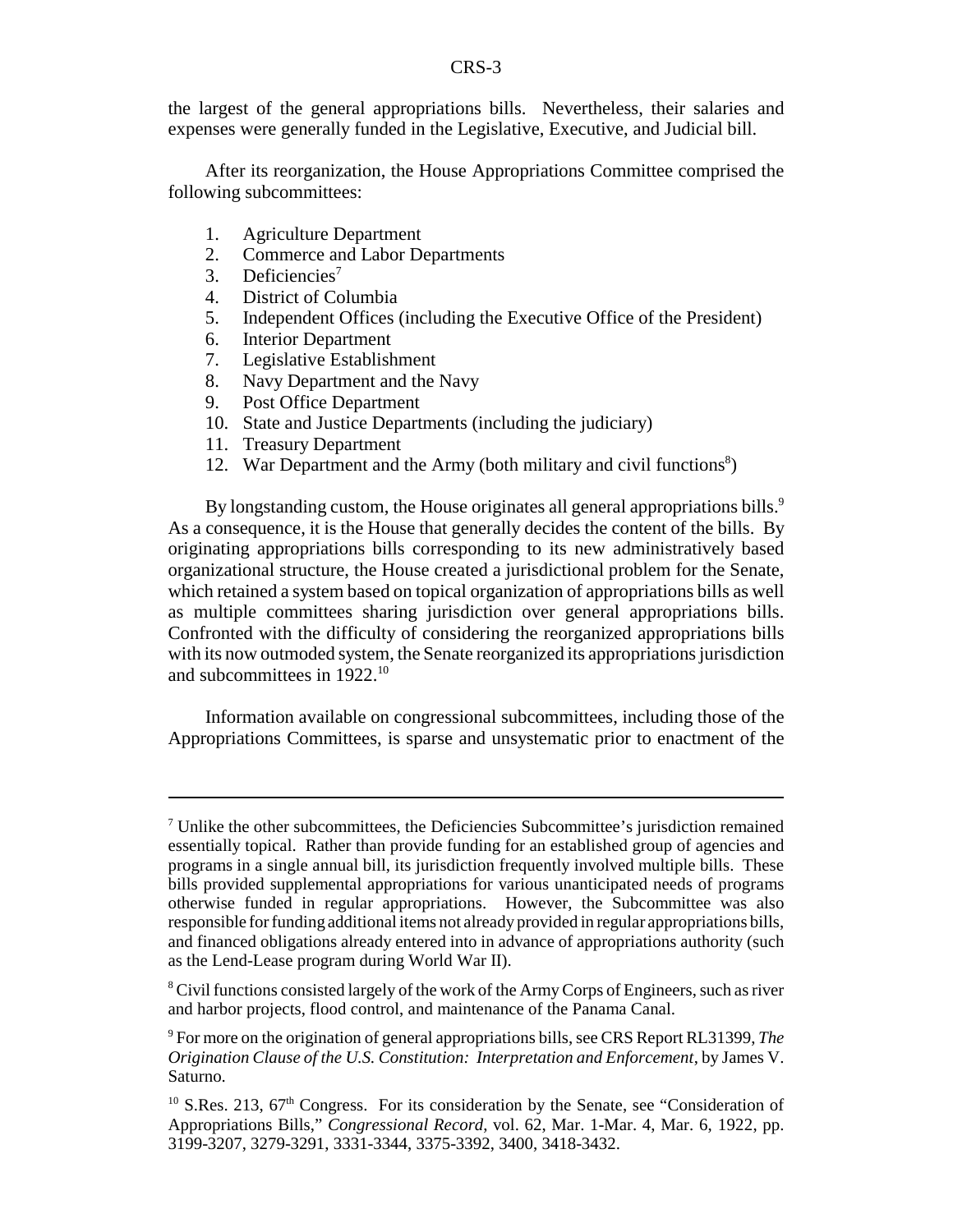Legislative Reorganization Act of  $1946$ .<sup>11</sup> From available hearings and other committee documents, it appears that during this era the Appropriations Committees continued the practice of having each subcommittee (other than the Deficiencies Subcommittee) be responsible for drafting one of the regular appropriations bills.<sup>12</sup> Data on appropriations bills may also generally be used to identify subcommittee structure.

One conclusion that may be drawn from the appropriations bills considered in this period is that the subcommittee structure of the Appropriations Committees was relatively stable. Other than name changes, the salient changes in appropriations bill structure (and, presumably, subcommittee structure as well) between 1922 and 1946 seem to have been limited to the following:

- ! combination of the bills for the Treasury and Post Office Departments beginning in the  $68<sup>th</sup>$  Congress (1924);<sup>13</sup>
- ! combination of the Commerce and Labor Departments bill with the State and Justice Departments bill beginning in the  $68<sup>th</sup>$  Congress  $(1924);^{14}$
- separation of the War Department and Army bill into two bills, one for the Military Establishment and the other for War Department Civil Functions, beginning in the  $75<sup>th</sup>$  Congress (1937);<sup>15</sup>

 $11$  P.L. 601, 79th Congress, 60 Stat. 812-852.

 $12$  In addition, there appear to have been occasional subcommittees established for special purposes, such as a House Appropriations Subcommittee on Permanent Appropriations (73rd Congress), which was responsible for recommending the repeal of various permanent appropriations.

<sup>&</sup>lt;sup>13</sup> In the  $68<sup>th</sup>$  Congress, the Senate subcommittee maintained subunits for separate consideration of Treasury and Post Office items respectively, although a single bill was considered.

 $14$  In the  $68<sup>th</sup>$  Congress, the Senate subcommittee maintained subunits for separate consideration of State and Justice and Commerce and Labor items respectively, although a single bill was considered.

<sup>&</sup>lt;sup>15</sup> However, from available congressional documents it does not appear that this division was reflected in a similar change in the subcommittee structure. During the debate on the civil functions bill, Rep. J. Buell Snyder simply remarked that Rep. James P. Buchanan, the chairman of the Appropriations Committee, had directed that the estimates for the War Department be handled in two separate measures *(Congressional Record*, vol. 81, June 15, 1937, p. 5733). In the  $80<sup>th</sup>$  Congress (for which there is reliable information on Appropriations subcommittee structure), there was a single subcommittee and separate military establishment and civil function bills.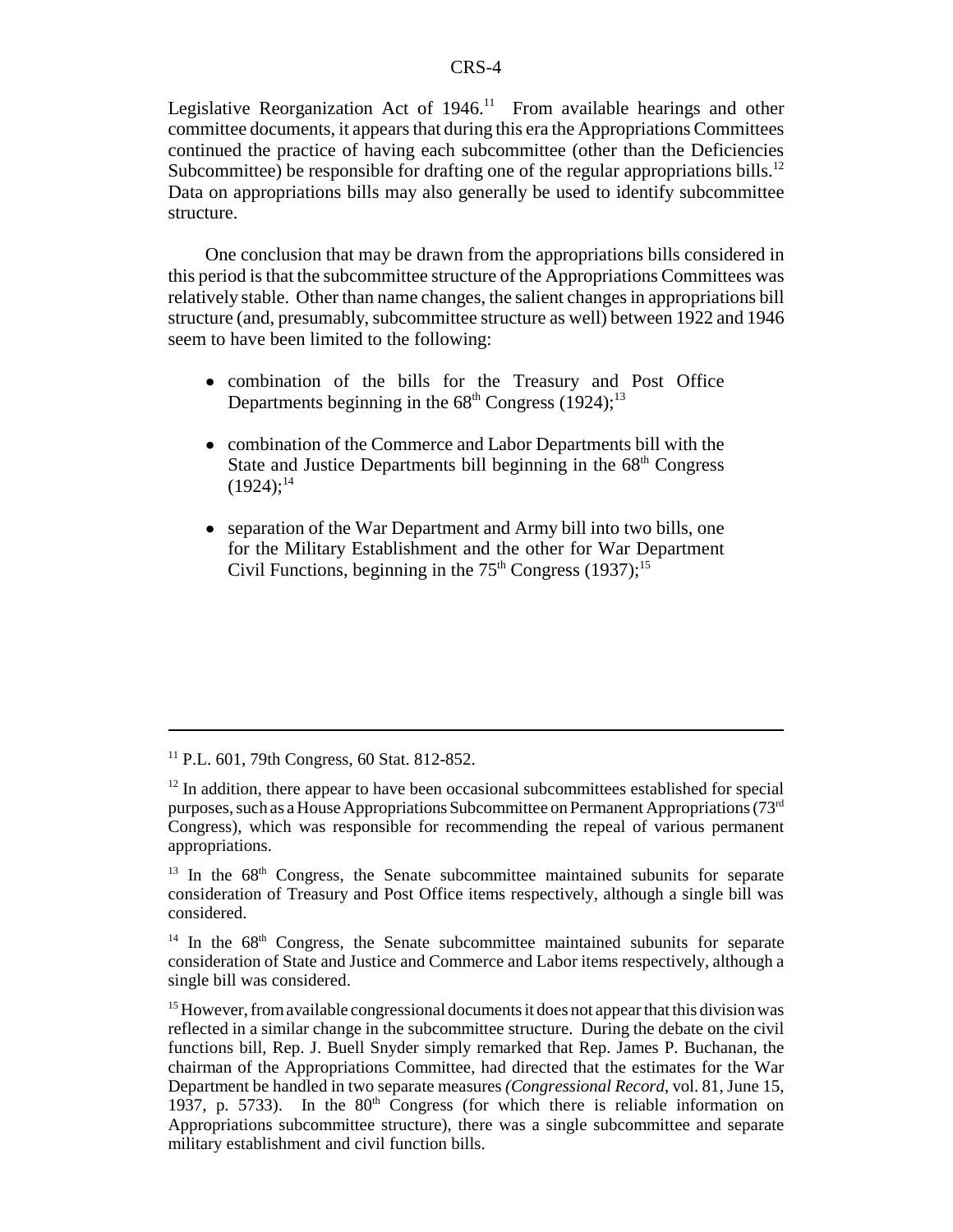- separation of the Labor Department (and the Federal Security Agency<sup>16</sup>) from the Departments of State, Justice, Commerce, and Labor bill beginning in the  $76<sup>th</sup>$  Congress (1939);<sup>17</sup> and
- inclusion of the Judiciary in the Legislative Branch bill during the 78th Congress (1943-1944).

#### **Reorganization and Multiple Changes, 1947-1970**

One of the chief aims of the Legislative Reorganization Act of 1946 was to bring about a modernization of Congress's committee system, including its subcommittees. As a result, unlike the earlier period, information on subcommittee structure since 1946 is more readily available. In the  $80<sup>th</sup>$  Congress (1947-1948), the Appropriations Committees in both chambers had the following structure:

- 1. Agriculture
- 2. Deficiencies
- 3. District of Columbia
- 4. Government Corporations
- 5. Independent Offices
- 6. Interior Department
- 7. Legislative
- 8. State, Justice, and Commerce Departments and the Judiciary
- 9. Treasury Department and Post Office
- 10. Labor Department and Federal Security Agency
- 11. War Department
- 12. Navy Department

The idea of modernizing congressional committee structure and operations embodied in the Legislative Reorganization Act was paralleled by an interest in developing a more modern federal administrative apparatus to supplant the one that had grown in fits and starts to meet the challenges of the Depression and World War II. Because appropriations bills continued to be written along organizational lines, these changes in the executive branch had an impact on appropriations subcommittee structure. Four changes in party control in the House between 1947 and 1955 also contributed to an environment well disposed to multiple changes in appropriations subcommittee jurisdiction. This evolution saw the number of subcommittees

<sup>&</sup>lt;sup>16</sup> The Federal Security Agency was established by Reorganization Plan No. 1 of 1939, grouping the Office of Education, Public Health Service, Social Security Board, U.S. Employment Service, Civilian Conservation Corps, and National Youth Administration. The agency was abolished by Reorganization Plan No. 7 of 1953, and its functions transferred to the newly created Department of Health, Education, and Welfare.

 $17$  This change in bill structure, however, reflected a change in the subcommittee structure of the House only. The Senate maintained a single subcommittee for consideration of separate appropriations bills for the Departments of State, Justice, and Commerce and Department of Labor-Federal Security Agency until the 80<sup>th</sup> Congress (1947).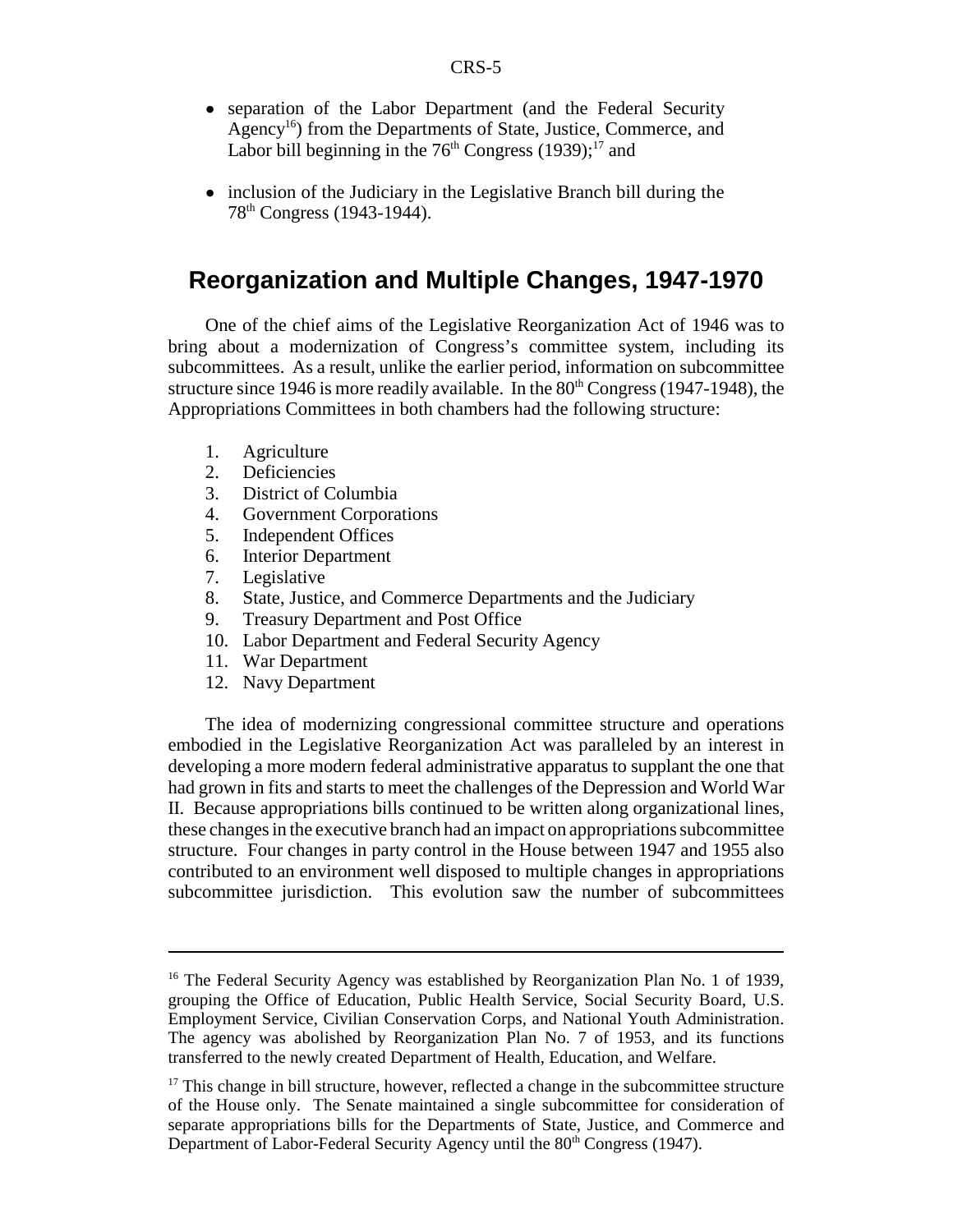fluctuate between a low of  $10^{18}$  and a high of  $15.^{19}$  Despite this fluctuation, during this era it appears that the Appropriations Committees generally continued the practice of having each subcommittee be responsible for drafting one of the regular appropriations bills.<sup>20</sup>

#### **Subcommittee Development**

Appropriations Subcommittees that were created, abolished, or reorganized from the  $80<sup>th</sup>$  Congress until 1970 are as follows:

**Government Corporations.** A subcommittee (and appropriations bill) specifically pertaining to government corporations operated in both the House and Senate only during the  $80<sup>th</sup>$  Congress (1947-1948).

**Public Works.** Jurisdiction over Army civil functions was transferred to the Deficiencies Subcommittees in both the House and Senate for the 81<sup>st</sup> Congress (1949-1950). The Senate subsequently transferred jurisdiction over deficiencies to the full committee, and a separate subcommittee for Army civil functions was established, in the  $82<sup>nd</sup>$  Congress and continuing through the  $83<sup>rd</sup>$  (1951-1954). The House continued to operate a Deficiencies and Army Civil Functions Subcommittee in the 82nd Congress (1951-1952), but transferred jurisdiction over deficiencies to the full committee, and created a subcommittee combining Army civil functions with military construction in the 83<sup>rd</sup> Congress (1953-1954). A Public Works Subcommittee (including the Army civil functions as well as the Atomic Energy Commission, Bureau of Reclamation, and power marketing administrations) was established by both the House and Senate Appropriations Committees beginning in the 84<sup>th</sup> Congress (1955). The Senate maintained separate subunits within the Public Works Subcommittee to consider matters related to the Atomic Energy Commission and Tennessee Valley Authority and related to the Bureau of Reclamation and Department of the Interior power marketing associations. These subunits operated between the  $84<sup>th</sup>$  and  $90<sup>th</sup>$  Congresses (1955-1968). A single bill continued to be reported from the subcommittee during this period.

**Deficiencies.** A separate subcommittee to consider deficiencies was discontinued in the Senate after the  $81<sup>st</sup>$  Congress, and in the House after the  $82<sup>nd</sup>$ Congress. Jurisdiction over deficiencies and supplementals was subsequently exercised by the full committee. A Deficiencies Subcommittee was reestablished by the House Appropriations Committee for the  $86<sup>th</sup>$  through  $88<sup>th</sup>$  Congresses (1959-1964), after which the jurisdiction was again exercised by the full committee. The

<sup>&</sup>lt;sup>18</sup> In House during the  $81<sup>st</sup>$  and  $82<sup>nd</sup>$  Congresses (1949-1952), and in the Senate during the 81st through 83rd Congresses (1949-1942).

<sup>&</sup>lt;sup>19</sup> In House during the  $86<sup>th</sup>$  and  $87<sup>th</sup>$  Congresses (1959-1962).

 $20$  There were exceptions to this, for example, in cases when the Senate committee did not immediately alter its appropriations subcommittee structure to mirror that of the House. In addition, in 1950, a single omnibus appropriations bill was considered comprising titles recommended by the subcommittees.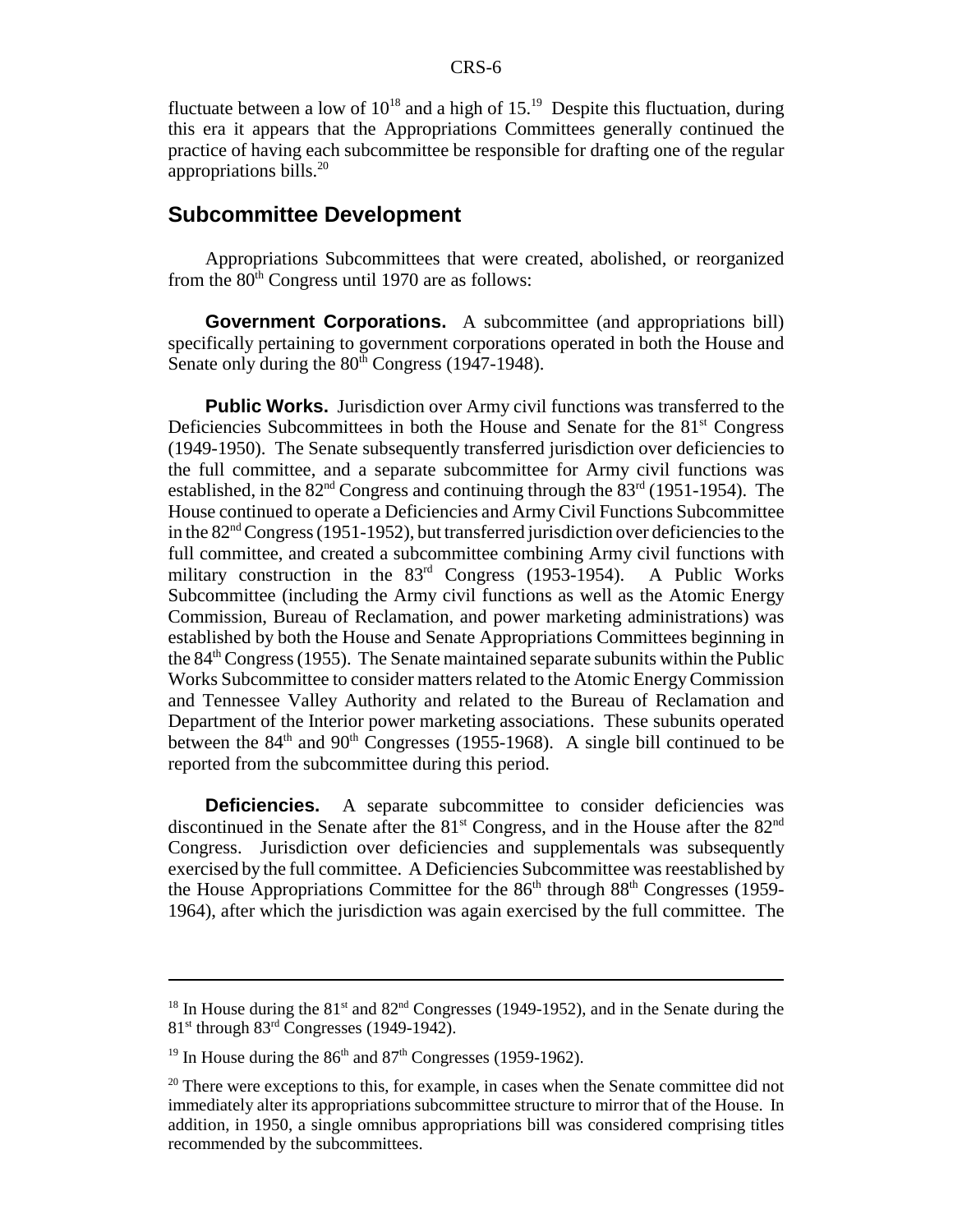Senate Subcommittee on Deficiencies was reestablished for the second session of the 87<sup>th</sup> Congress, and met through the 91<sup>st</sup> Congress (1962-1970).

**Department of Defense.** The War and Navy Departments were consolidated to create a National Military Establishment (later the Department of Defense) in  $1947<sup>21</sup>$  and their respective appropriations subcommittees were combined to create an Armed Services Subcommittee beginning in the  $81<sup>st</sup>$  Congress (1949). Renamed the Department of Defense Subcommittee in the  $84<sup>th</sup>$  Congress (1955), the House Subcommittee maintained three separate subunits for consideration of Army, Navy, and Air Force matters during the  $84<sup>th</sup>$  and  $85<sup>th</sup>$  Congresses (1955-1959), and the Senate maintained a separate subunit for intelligence activities between the  $91<sup>st</sup>$  and  $94<sup>th</sup> Congresses$  (1969-1976). During these years, there continued to be a single Department of Defense appropriations bill.

**Military Construction.** Military construction was considered as a part of the Defense Appropriations bill prior to the  $83<sup>rd</sup>$  Congress. Between the  $83<sup>rd</sup>$  Congress and the first session of the  $85<sup>th</sup>$  Congress (1953-1957), appropriations for military construction were carried primarily in deficiency and supplemental appropriations measures. In the 83rd Congress (1953-1954), the House operated a Civil Functions and Military Construction Subcommittee, but it is otherwise not clear whether military construction matters were considered by a subcommittee in this period. A separate Military Construction Subcommittee was created by the House Appropriations Committee beginning in the second session of the  $85<sup>th</sup>$  Congress (1958), and a separate bill for military construction matters was considered for the first time that same year. The Senate Appropriations Committee established a separate subunit for military construction within the Defense Subcommittee in the  $86<sup>th</sup> Congress$  (1959-1960), and then a separate subcommittee beginning in the  $87<sup>th</sup>$ Congress (1961).

**Legislative Branch.** The House and Senate Appropriations Committees established a subcommittee to consider both legislative and judiciary matters in the 83<sup>rd</sup> Congress (1953-1954). The two chambers subsequently returned to the former practice of a separate Legislative Subcommittee, with judiciary matters being considered by the same subcommittee as the Departments of State, Justice, and Commerce, beginning in the  $84<sup>th</sup>$  Congress (1955).

**Foreign Operations.** A separate bill to fund foreign aid programs (then called the Mutual Security bill) was considered beginning in the  $83<sup>rd</sup>$  Congress (1953), with jurisdiction exercised by the full committee in both the House and Senate. A separate subcommittee was established by the House Appropriations Committee beginning in the  $84<sup>th</sup>$  Congress (1955). Foreign operations jurisdiction continued to be exercised at the full committee level by the Senate Appropriations Committee until the  $91<sup>st</sup> Congress$  (1969).

**Commerce.** Jurisdiction over Commerce Department appropriations was exercised by a separate subcommittee in the  $84<sup>th</sup>$  through  $86<sup>th</sup>$  Congresses (1955-1960). The subcommittee's jurisdiction was combined with the General Government

<sup>&</sup>lt;sup>21</sup> P.L. 253,  $80^{th}$  Congress, 61 Stat. 495-510.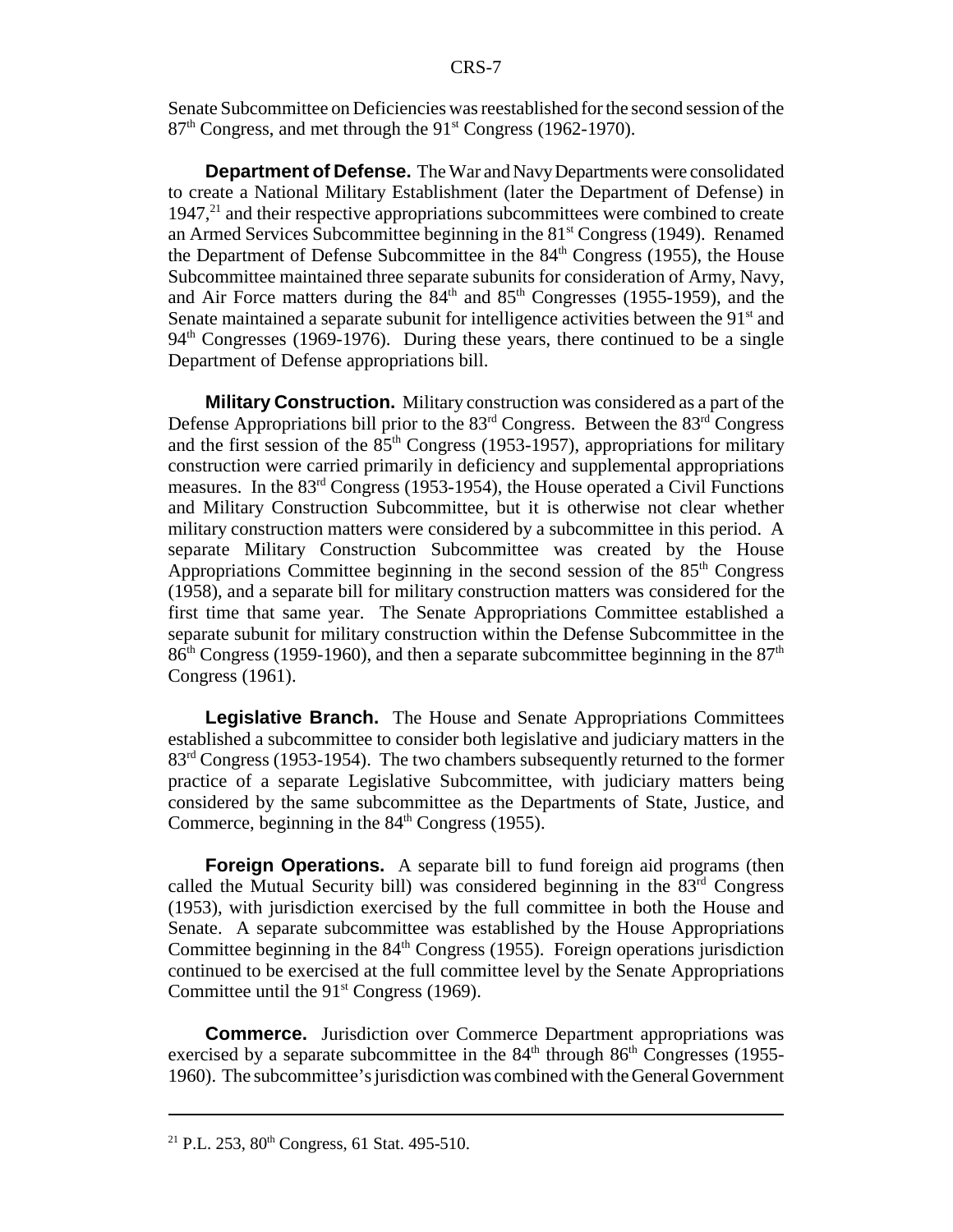Subcommittee for the first session of the  $87<sup>th</sup>$  Congress (1961). Since the second session of the  $87<sup>th</sup>$  Congress (1962), jurisdiction has been exercised by a subcommittee with jurisdiction over the State, Justice, and Commerce Departments and the judiciary.

**General Government.** In the House, a separate subcommittee was established for general government matters (including the Executive Office of the President) in the  $84<sup>th</sup>$  through  $86<sup>th</sup>$  Congress (1955-1960). In the Senate, jurisdiction over general government matters was exercised by a Subcommittee on Independent Offices and General Government Matters beginning in the 84th Congress, although separate appropriations bills for independent offices and general government matters were considered. In both the House and Senate jurisdiction over general government matters was combined with the Commerce Department Subcommittee in the first session of the  $87<sup>th</sup>$  Congress (1961). Jurisdiction over general government matters was subsequently combined with the Treasury Department and Post Office Subcommittee in both chambers beginning in the second session of the  $87<sup>th</sup>$  Congress (1962).

**Transportation.** A separate subcommittee was established to consider appropriations for the newly created Transportation Department by both the House and Senate Appropriations Committees beginning in the  $90<sup>th</sup> Congress$  (1967).

#### **Renewed Stability, 1971-2002**

With the creation of the Transportation Subcommittee by the House Appropriations Committee in 1967, the total number of appropriations subcommittees in the House stabilized at 13. The last subcommittee added in the Senate was the Foreign Operations Subcommittee in 1969, bringing the total in that body to 14. Since the elimination of a separate Senate Subcommittee on Deficiencies at the end of the  $91<sup>st</sup>$  Congress (1969-1970), the two chambers have maintained parallel appropriations subcommittee structures.

There were no additions, and few major changes, in the subcommittee structure of either the House or Senate Appropriations Committees between 1971 and 2003. The changes that did occur involved primarily changes in subcommittee names to reflect changes in agency and departmental status. For example, the title of the Independent Offices bill has evolved with the creation of the Departments of Housing and Urban Development in 1965, and Veterans' Affairs in 1988; the Public Works bill became known as the Energy and Water bill after the creation of the Department of Energy in 1977; and the title of the Departments of Labor and Health Education and Welfare was modified to reflect the creation of a separate Department of Education in 1979. However, these changes did not represent major shifts in appropriations subcommittee jurisdictions.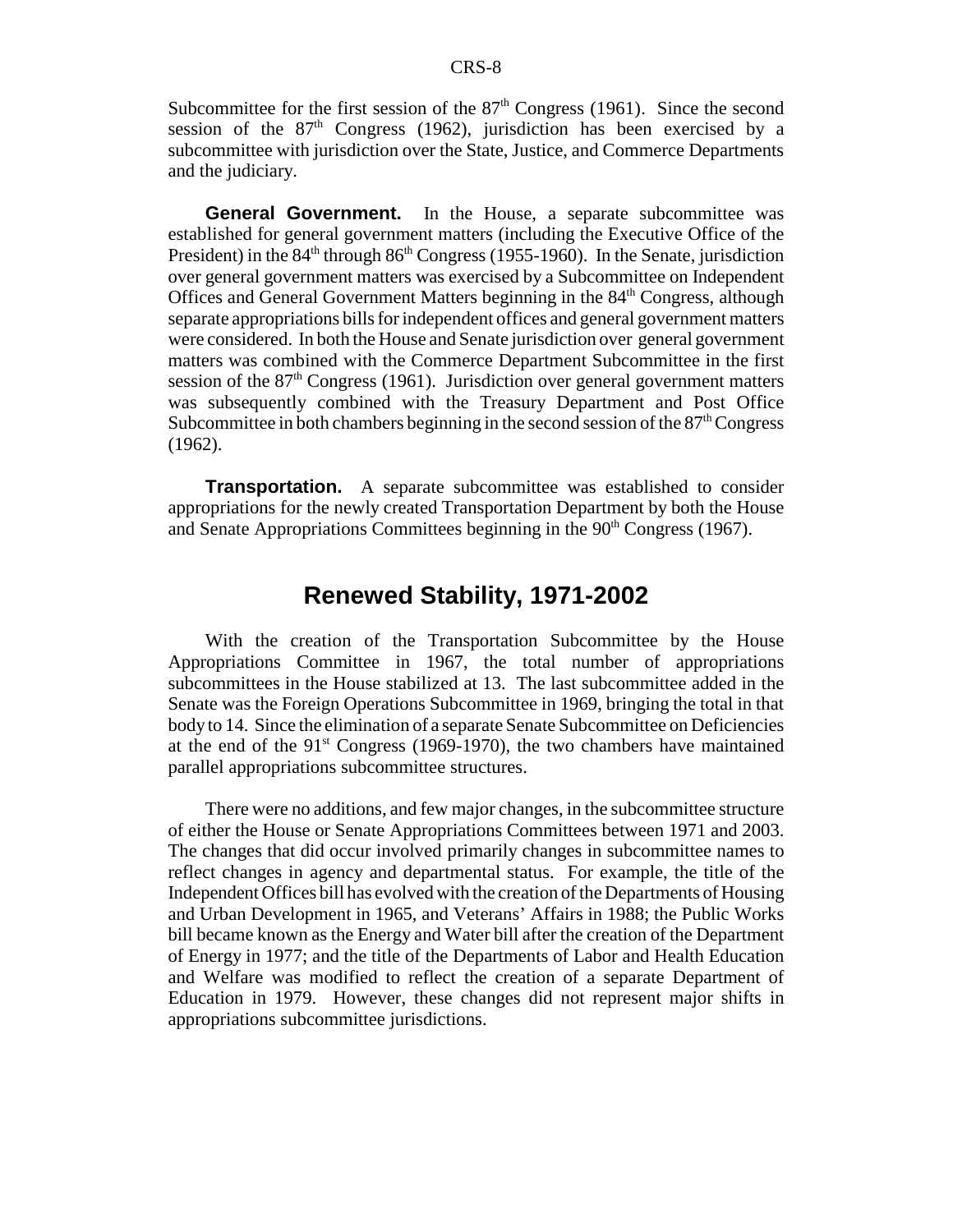#### **Major Changes, 2003 and 2005**

In response to the establishment of a Department of Homeland Security, in January 2003, the chairman of the House Appropriations Committee announced that a new appropriations subcommittee would be created. This new subcommittee, consolidating appropriations jurisdiction from eight existing subcommittees over the various entities comprising the new department, was the first major reorganization of appropriations subcommittee structure in either chamber in over 30 years. The new subcommittee was formally established when the committee organized for the 108th Congress in February 2003. In order to keep the number of appropriations subcommittees at 13, the committee also merged the subcommittees responsible for Department of Transportation appropriations with that responsible for Treasury, Postal Service, and General Government appropriations. The Senate Appropriations Committee made a similar change when it organized in March 2003.

At the beginning of the  $109<sup>th</sup>$  Congress, the House Appropriations Committee undertook another substantial reorganization, reducing the number of subcommittees from 13 to 10. This reduction was achieved by eliminating the Subcommittees on the Legislative Branch, District of Columbia, and the Departments of Veterans Affairs, Housing and Urban Development, and Independent Agencies. The jurisdiction over the Legislative Branch appropriations bill was retained by the full committee, and the following major changes were made in subcommittee organization:

- creation of a new subcommittee on Military Quality of Life and Veterans Affairs, combining the previous jurisdiction of the Military Construction subcommittee with jurisdiction over the Department of Veterans Affairs as well as those portions of the Department of Defense concerning the Defense Health Program and military facilities sustainment and housing accounts;
- jurisdiction over the Department Housing and Urban Development, the federal judiciary, and the District of Columbia transferred to the former Transportation, and Treasury Subcommittee;
- jurisdiction over the federal judiciary transferred from the former Subcommittee on the Departments of Commerce, Justice, State, and the Judiciary, while that subcommittee would gain jurisdiction over NASA, the National Science Foundation, and the Office of Science and Technology Policy (all formerly exercised by the VA-HUD subcommittee) becoming the Subcommittee on Science, State, Justice and Commerce;
- jurisdiction over other agencies formerly exercised by the VA-HUD Subcommittee shifted to the Interior Subcommittee (the Environmental Protection Agency) and Labor-HHS Subcommittee (AmeriCorps);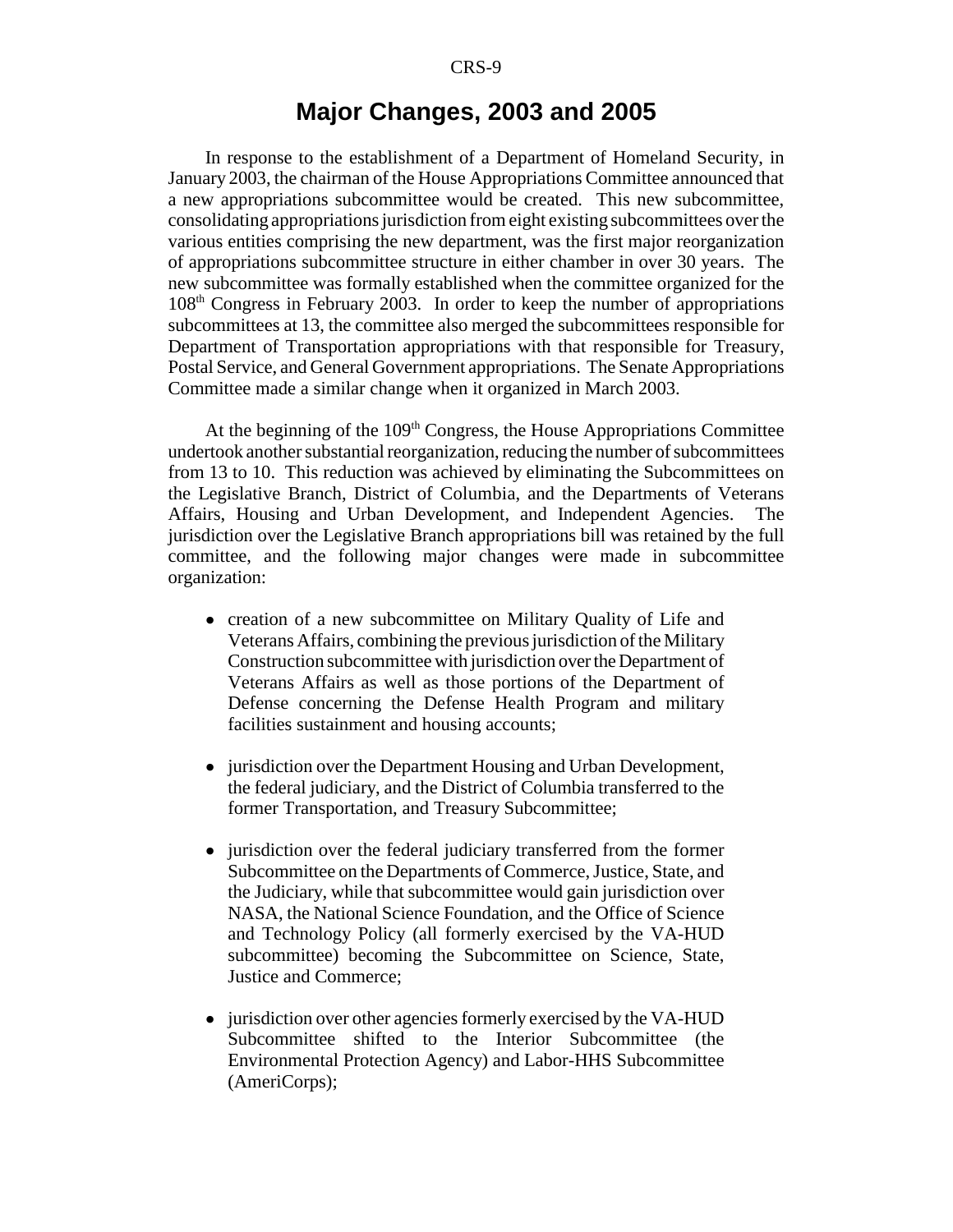• jurisdiction over Weatherization Assistance Grants exercised by the Labor-HHS Subcommittee, and energy related accounts exercised by the Interior Subcommittee transferred to the Energy and Water Development Subcommittee.

This reorganization left the House with the following subcommittees:

- 1. Subcommittee on Agriculture, Rural Development, Food and Drug Administration, and Related Agencies;
- 2. Subcommittee on Defense;
- 3. Subcommittee on Energy and Water Development, and Related Agencies;
- 4. Subcommittee on Foreign Operations, Export Financing, and Related Programs;
- 5. Subcommittee on Homeland Security;
- 6. Subcommittee on Interior, Environment, and Related Agencies;
- 7. Subcommittee on Labor, Health and Human Services, Education, and Related Agencies;
- 8. Subcommittee on Military Quality of Life and Veterans Affairs and Related Agencies;
- 9. Subcommittee on Science, State, Justice and Commerce, and Related Agencies;
- 10. Subcommittee on Transportation, Treasury, and Housing and Urban Development, the Judiciary, District of Columbia.

The Senate Appropriations Committee subsequently adopted a reorganization plan as well, eliminating the Subcommittee on Veterans Affairs, Housing and Urban Development, and Independent Agencies and making the following major changes:

- jurisdiction over Veterans Affairs transferred to the Subcommittee on Military Construction;
- jurisdiction over the Department of Housing and Urban Development and the federal judiciary transferred to the former Subcommittee on Transportation, Treasury and General Government;
- jurisdiction over NASA, the National Science Foundation, and the Office of Science and Technology Policy transferred to the former Subcommittee on Commerce, Justice, State, and the Judiciary;
- jurisdiction over AmeriCorps transferred to the Subcommittee on Labor, Health and Human Services, Education, and Related Agencies;
- jurisdiction over the Environmental Protection Agency transferred to the Subcommittee on Interior and Related Agencies;
- jurisdiction over energy related accounts formerly exercised by the Interior Subcommittee transferred to the Subcommittee on Energy and Water Development;